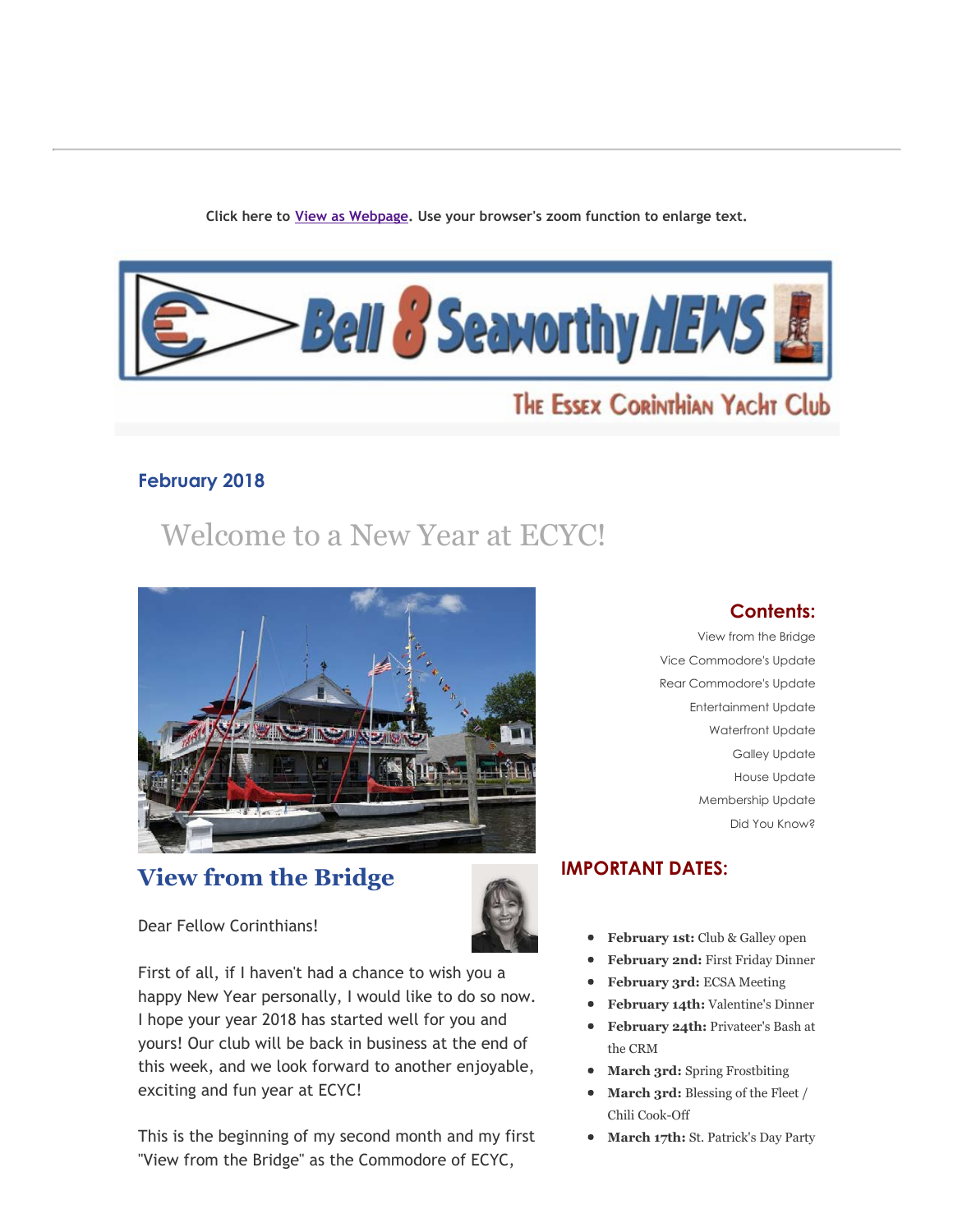and I am still getting used to the thought. I love our great little club, and hope to be able to follow in the footsteps of the many great Commodores who came before me. My gratitude to the members of the past and present Board of Governors who have helped shape the club, and whose volunteer spirit has been and remains a great motivation for me.

If you attended the Annual Meeting last December you know that we have a lot on our plate this year, whether it is implementing parts of our strategic plan or planning fun on‑ and off‑shore events for everyone. Our club depends on our committees and volunteers to reach our goals.

The House Committee has been instrumental in getting the club ready for the new season, and I would like to thank everyone who attended the work sessions or helped otherwise. Work continues throughout the season, and volunteers are always welcome!

Like most clubs, our membership numbers fluctuate with the seasons. We are starting our 2018 Membership Drive this month. Please help our new Membership Chair and her team identify potential new members. Members are the lifeblood of our club and we function best when we have a large pool of active members. By active I mean people who are at the club frequently and interested in helping with our committees. Please let your friends and acquaintances know that while owning a boat is certainly a plus, we also welcome those who do not own a boat, but love the beautiful environment of the Connecticut River and Long Island Sound. The social aspect of our club is a very large part of what makes ECYC so unique.

We are also hoping to further promote the usage of our Ideal 18 Fleet as part of our member benefits. To date, these wonderful boats spend too much time in their slips. Why not try them out? We also offer sailing instruction for beginners and racing clinics for more advanced sailors. You may enjoy learning to race these agile boats on the river, while squaring off with our neighboring clubs. Talk to our Fleet Captain or our Rear Commodore! Watch for more information in the months to come.

- March 11th: Daylight Savings Time
- **April 7th:** Spring Commissioning & New Member Reception

Refer to our event calendar on our website at **www.essexcorinthian.org** for event details!

## **VICE COMMODORE'S UPDATE**



Happy New Year to all and welcome to another year at ECYC. With the New Year comes new

leadership under the guidance of Commodore Emblin and a new Board of Governors.

At our first Board meeting, goals were set to increase our waterfront activities as well as enhance and improve our onshore facility and functions.

During the winter months, which are going by quickly, Board members and other member volunteers are working to achieve these goals. As always, there is a need for additional volunteers. So, if a committee sends out a call for assistance, please don't hesitate to jump in! All efforts will assist in continuing the future and enhancement of the Club.

Of course if you have questions or concern, don't hesitate to contact the Bridge or any member of the Board.

Hope your Winter is going well.

**Chris Morano** *Vice Commodore*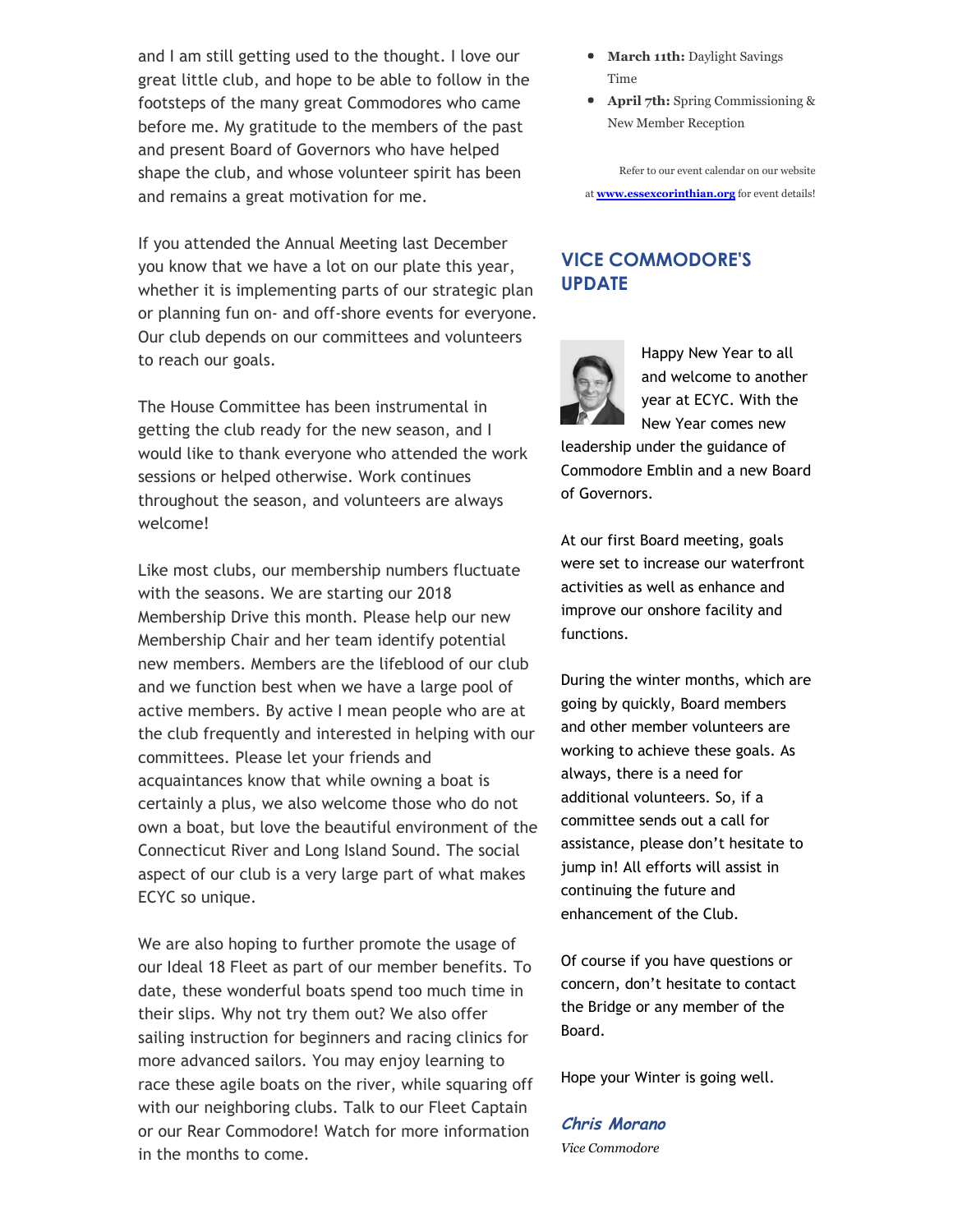Our event calendar is already heating up, by the way. We have a great special Valentine's Day Dinner coming up on February 14th with the Coastal Cooking Company pulling out all the stops to help you plan a romantic evening. A Chili Cook‑Off is planned for early March. This year's spring party will differ a little from past years, instead of a tropical theme we will take advantage of St. Patrick's Day falling on a Saturday. We will combine the Corinthian Spirit with the Irish Spirit ‑ and there is the recipe for a great party! Our club's official Spring Commissioning is on Saturday, April 7th. Our Entertainment Committee is hard at work, and could always use your help!

Our galley team is prepping for this week's opening, and we can look forward to another year of culinary enjoyment at the Corinthian Cafe. If you have suggestions, please share them; we have a Galley Liaison who will be happy to chat with you.

Please remember: The best way to make friends at ECYC and get to know all the club's facets is to volunteer for a committee. There are many ways to become involved, some more, some less intense. Our Committee Chairs will be happy to point you in the right direction!

Please feel free to contact me or any member of Bridge and Board if you have any comments, questions or concerns. I plan to be available for a quick chat at the club on most Friday nights!

#### **Ruth Emblin**

*ECYC Commodore #21 Email: commodore@essexcorinthian.org*



## **ENTERTAINMENT UPDATE:**

Ahoy fellow Corinthians!

Happy New Year and welcome back to another year of fun and interesting happenings at ECYC. This coming season we have a

## *Email:*

*vicecommodore@essexcorinthian.org*



## **REAR COMMODORE'S UPDATE:**



I am happy to be back on the Bridge 37 years after leaving the Navy! No midnight to 4am watches

thankfully. I've spent the past two years as Fleet Captain, paying attention only to my area of responsibility (our sailboats) and daydreaming while the other board members spoke at our monthly meeting. Time to pay attention now! My primary duty as Rear Commodore is the on‑water activities, which includes our sailboats, the waterfront, and races. I have a lot to learn. I grew up in Westport, CT racing a Blue Jay (woody #4226) as a kid and a Thistle (fiberglass #1874 then woody #29) as an adult out of Cedar Point Yacht Club. I've been a small boat sailor all my life with a ten year break before moving to Essex four years ago. When we decided to move to the shore, we were not looking specifically at Essex, but we were patient and found the right house (walking distance to Main Street) at the right time (big price reduction the day we looked at it) and couldn't be happier here. Chuck Grusse (also from upstate) said to me the first time we spoke, "this place is heaven" – I agree. Our Vice Commodore is responsible for the on‑shore events, but since my wife Pat is Entertainment Co‑Chair with Nancy Simms and I therefore hear plenty about it, I'd like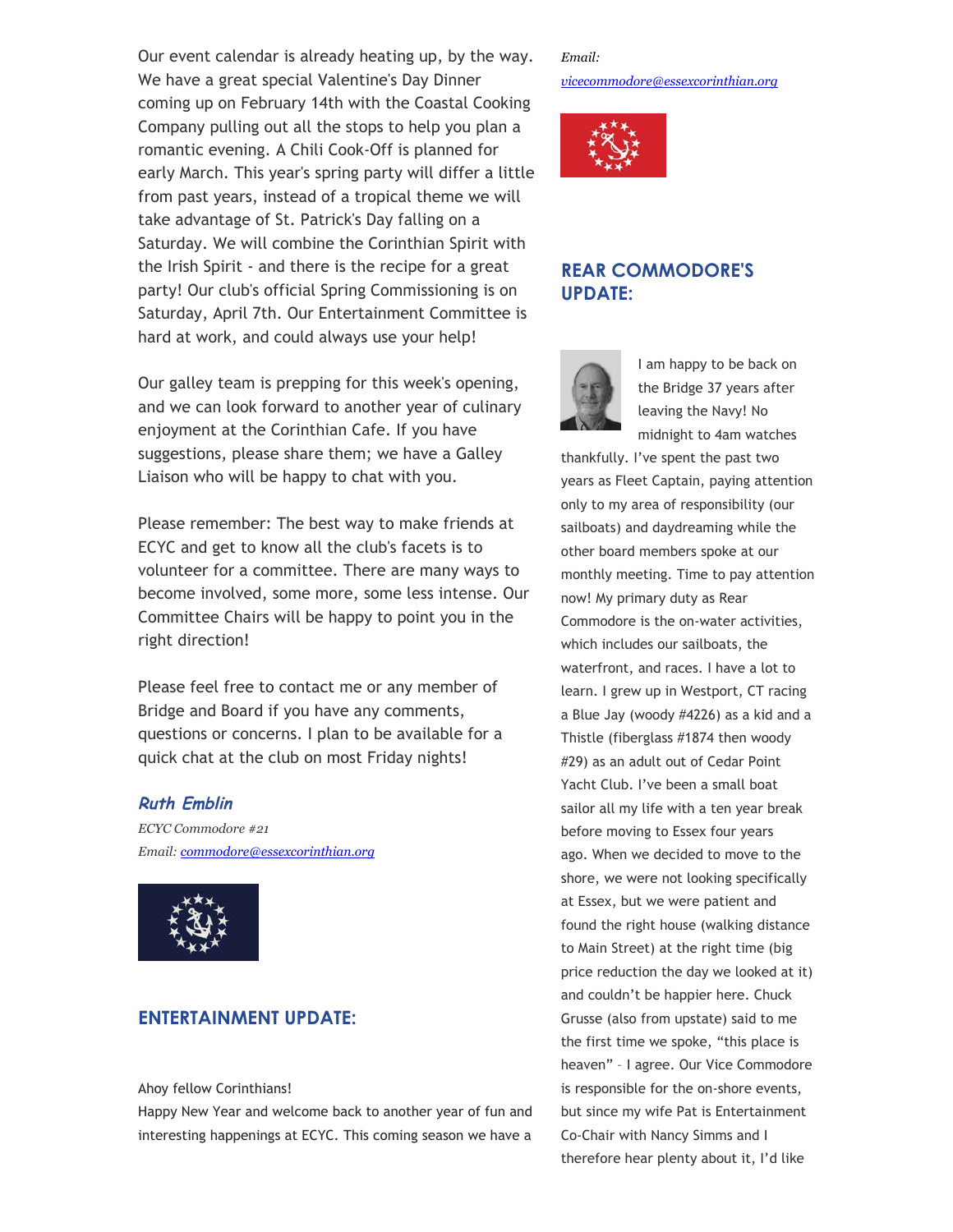number of events planned including old favorites as well as new.

Our first event will be our second annual Chili, Soup and Stew Cook‑Off. We look forward to sampling a number of culinary creations for everyone's enjoyment. We will be awarding prizes for each category. This event is a wonderful way to start off the season during the chilly weather. The date is Saturday March 3. On this day the Ideal 18 fleet will be preparing their boats for the spring season, including the Blessing of the Fleet by our Fleet Chaplain.

Prepare your Irish jig and other step dancing skills for our St Patrick's Day Party on Saturday March 17<sup>th</sup>. Coastal Cooking Company will be preparing a meal for our enjoyment. Music will also be provided. Look for future information regarding this event.

Once again, we look forward to a fun and entertaining 2018!!

**Nancy Simms & Pat Atkinson** *CoChairs Entertainment Email: nancy-events@essexcorinthian.org or patevents@essexcorinthian.org*

to emphasize that entertainment is a major club benefit that most of the membership partake in, but it requires a lot of work. Many people are willing to help once at an event, but a lot of planning, purchasing, and set up is required beforehand. Entertainment Committee members – each of you please pick one event and volunteer to lead it soup to nuts. The Entertainment Chair is one of the most difficult yet critical position at the club and if it falters we all suffer. See you at the club!

#### **Tom Atkinson**

*Rear Commodore Email: rearcommodore@essexcorinthian.org*



## **SPECIAL FUNCTIONS:**

Hello to all and welcome to 2018!

I would like to introduce myself as the 2018 Coordinator of Special Functions....... my name is Mark Bavolack. I look forward to bringing you another great season! Please feel free to contact me with ideas, questions and suggestions. I hope to hear from you soon. Keep a look out for information on upcoming events like wine or beer tastings, boating and fishing, or road trips as we get closer to Spring. Stay warm,

#### **Mark Bavolack**

*Special Functions Coordinator Email: specialfunctions@essexcorinthian.org*







### **GALLEY UPDATE:**

Final call for Spring Frostbite scheduling! Frostbiting starts the first Monday in March.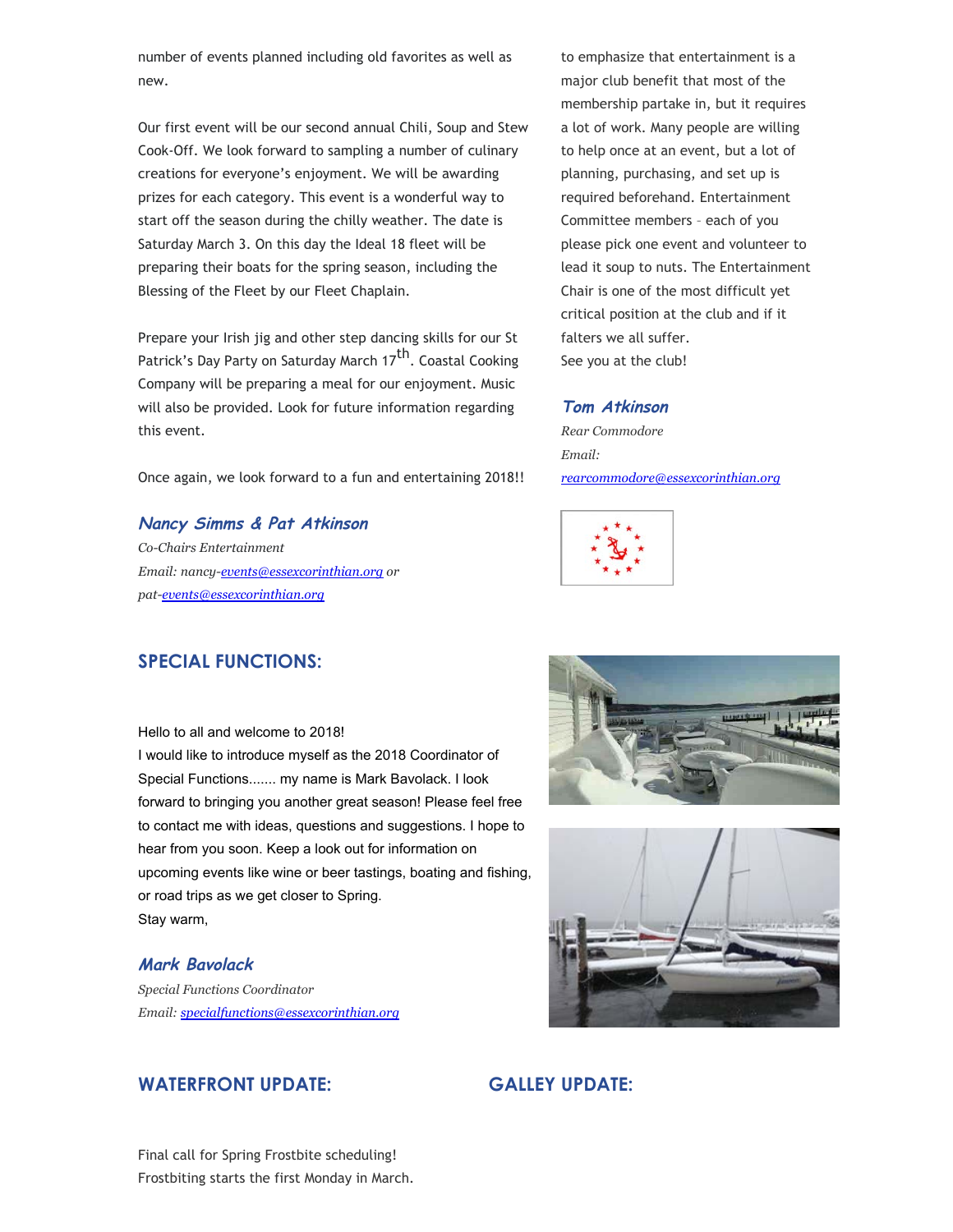February is time to get our Ideal 18 fleet ready for the coming season. Interested racers are encouraged to form teams on their own or sign up individually. Contact me (Fleet Captain) to sign up, join the skipper or crew e-mail group, get qualification for assignment, and set up scheduling.

Summer Tuesday and Thursday EYC Ideal 18 evening series, River Race and clinics to be announced shall provide opportunities for entry level skippers. One "open boat" will continue to provide opportunities for skippers and crew to try Frostbiting, and experienced teams will continue to be able to frostbite intact as much as possible, even if alternating weeks and/or rotating off seasons is required.

We will meet informally at 1900 hrs at the first Friday Dinner (or downstairs) to discuss possibilities.

All Racing Team/Committee members are strongly encouraged to join the Waterfront Committee and participate in spring work parties and fleet commissioning, mid‑season hauling, cleaning and other and maintenance, and fall decommissioning. When that is not feasible, alternate contributions are welcome. Watch for announcements for the first of our weekend work parties this month (pending weather and shop space availability), at which we will also hold our first official Race Team and Waterfront Committee meetings.

Members and their guests can qualify to take out an Ideal 18 for day sailing. Our easy on-and-offthe‑dock setup, no wake zone harbor, and breezes off the hills make for a great quick get-away and wonderful sailing. Contact Tom Atkinson or Cindy Gibbs.

We would like to schedule two open sail days when experienced skippers can introduce our recreational sailing program to newcomers. Memorial Day and July 4 are popular suggestions. Racing Team members are encouraged to participate.



Welcome back for another great season of boating and socializing at ECYC. Our club's Galley, also referred to as the Corinthian Cafe, managed by the Coastal Cooking Company is reopening on Thursday, February 1st for lunch, followed by lunch and dinner on Friday, February 2nd, and lunch/brunch on the weekend. Ed and Monique Armstrong and their team are ready to serve up many of our favorite recipes. Please refer to our weekly menu emails for details on "What's Cooking at the Corinthian Cafe"!

We also have a special **Valentine's Day Dinner planned on WEDNESDAY, FEBRUARY 14th.** Don't forget to sign up. There are staggered seatings, and reservations are required. For menu details and to make a reservation, please go to

*www.essexcorinthian.org/more‑events‑at‑ecyc.html*

Here are some tips for making Friday night dinners smoother for everyone:

- Order your appetizers upon arrival on a separate slip so those can come out while you are enjoying your cocktails. These can even be preordered earlier in the day.
- If your table wants to eat at together, turn all the slips in at the same time.
- Make sure your table number is on the slip.

If you are entertaining at home, remember CCC can cater your party so you can spend time with your guests instead of being in the kitchen.

As always if you have questions or concerns please don't hesitate to contact me. I'm looking forward to seeing you all around the club.

#### **Catherine Gazikas**

*Galley Liaison Email: galleyliaison@essexcorinthian.org*



**Jon Gibbs**

*Fleet Captain*

**Winter Galley Hours:**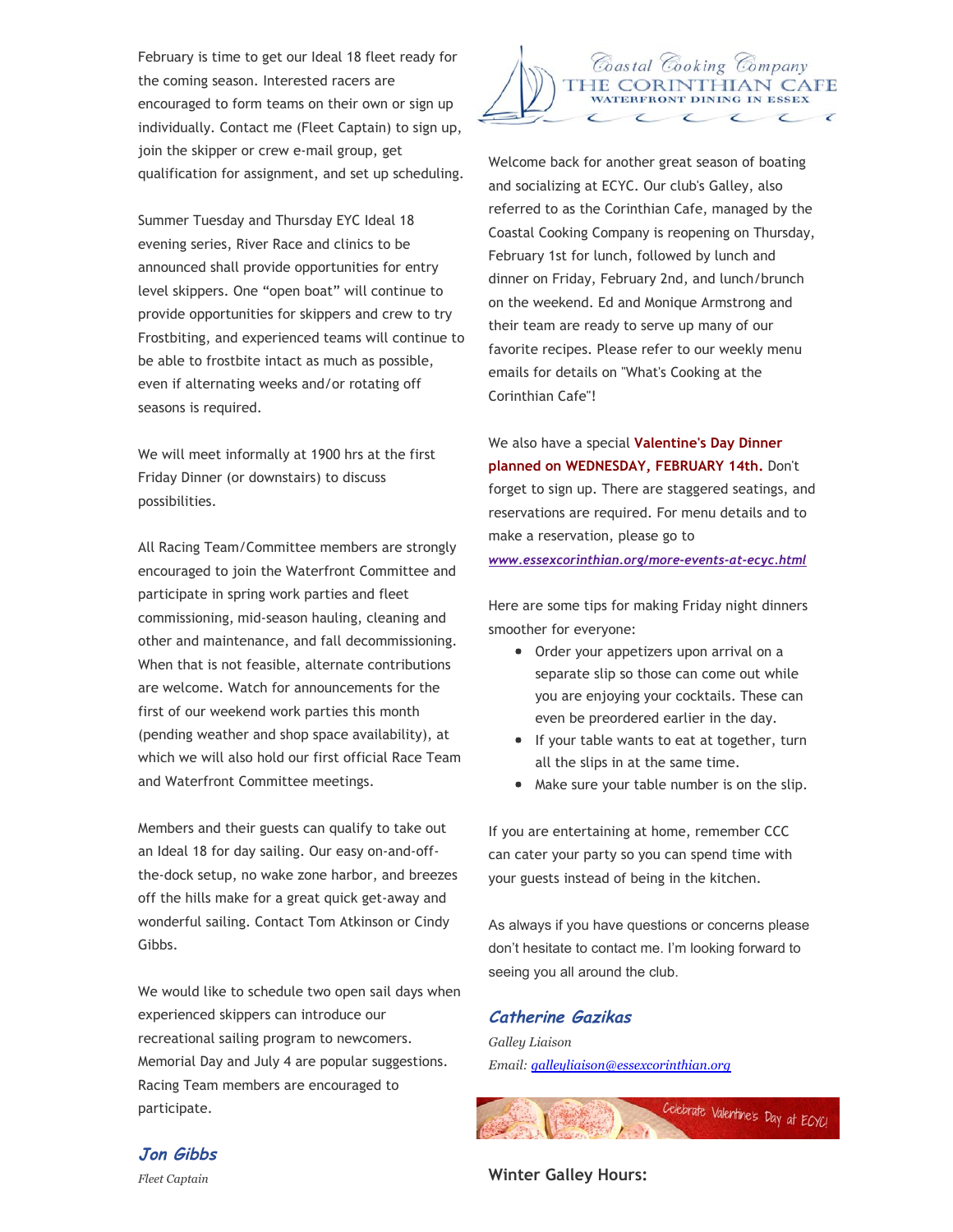مگل

## **HOUSE UPDATE:**

Our new House Chair is David Kirsch, who stepped up to the plate to follow in Chuck Grusse's shoes! Not an easy proposition, and we are very grateful for David's enthusiasm about the planned repairs and improvements to our clubhouse. He got a first taste of his new responsibilities during the maintenance sessions held on two weekends in January. Thanks to everyone who came and helped get the club ready for the new season. Currently David is putting together his team for 2018. If you haven't confirmed your House Committee membership yet, please do so by emailing him.

#### **David Kirsch**

*House Committee Chair Email: house@essexcorinthian.org*

## **MEMBERSHIP UPDATE:**

#### Ahoy mates! Happy 2018!

I'm pleased to announce that I'll be wearing an additional hat this year as your ECYC Membership Chair. I have put together an enthusiastic team to help us grow our club's membership. The team members are Sue Watts, Stephanie Robinson, Sam Berman and Leah Melius. They are full of new ideas and plans.

We look forward to your help. If you have a neighbor, friend or co‑worker who has interest please invite them down for lunch or dinner to experience our great location, excellent food and beautiful Connecticut River views! Cheers,

#### **Cindy Gibbs**

Membership Chair *Email: membership@essexcorinthian.org*

#### Lunch:

Wednesday, Thursday, Friday and Saturday (self‑service) : 11.30 am to 2.00 pm

Dinner: Friday (table service): 5.30 pm to 8.30 pm

#### Brunch:

Sunday (self‑service): 11.00 am to 2.30 pm ‑ special brunch hours on selected holidays!

Menus are available at **www.essexcorinthian.org/dining.html**

### **DID YOU KNOW?**

## **WINTER HOURS IN EFFECT AT THE CLUBHOUSE:**

- Tuesday, Wednesday & Thursday 9 am to 5 pm
- Friday 9 am to 9 pm
- Saturday 11 am to 5 pm
- Sunday, Monday CLOSED

*Note: Private meetings may be scheduled after‑hours, except on Mondays. Please contact Jean Little for details.*

#### **NO SMOKING AT ECYC:**

The clubhouse, the decks and the surrounding dock areas are **non‑smoking areas**. Please remind your guests of this restriction, it is part of a facilitywide prohibition of open flames.

#### **REVISED HOUSE RULE 12:**

Please be aware that the rule regarding snacks allowed during dining hours at ECYC has been changed. **Only snacks like chips & dip, nuts and "Goldfish" are permitted.**

#### **WEBSITE:**

All of our events, weekly menus and announcements, as well as archive copies of the Bell 8 Newsletter are available online at our website at **www.essexcorinthian.org**!